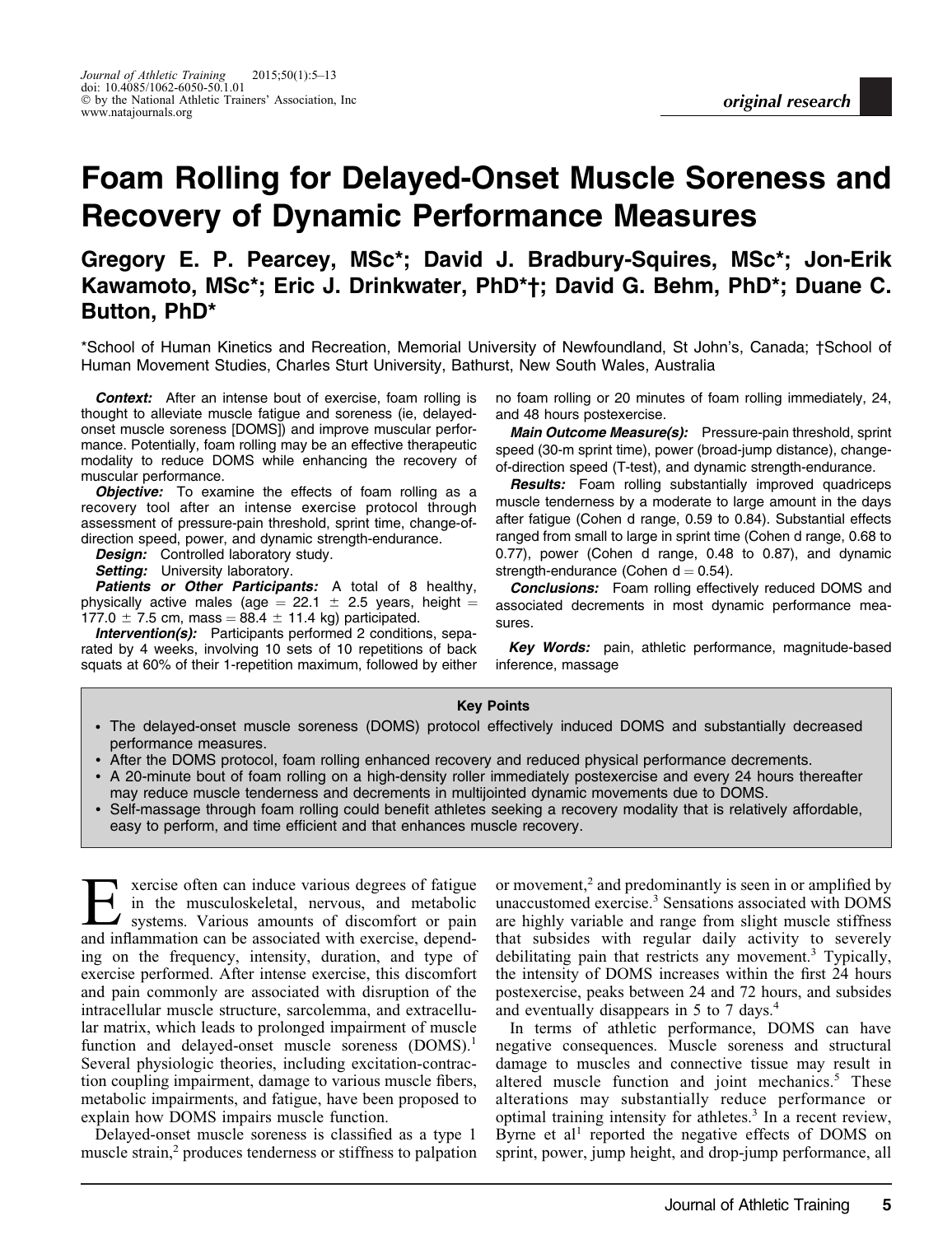of which are important during many athletic events. Other DOMS-induced impairments that may reduce athletic performance include decreased joint proprioception,<sup>6</sup> overestimation of force production,<sup>6</sup> decreased joint range of motion,<sup>7</sup> decreased strength and power measures,<sup>8</sup> alterations in agonist and antagonist strength ratios,<sup>9</sup> changes in recruitment patterns,<sup>3</sup> and increased risk of injury.<sup>10</sup> With any combination of these, joint mechanics and muscle function are compromised; thus, individuals adapt compensatory movement patterns,<sup>6</sup> possibly leading to reduced athletic performance. Although the aforementioned literature demonstrates the negative consequences of DOMS, research on DOMS and athletic performance (ie, sprinting, jumping, agility) has received little attention.<sup>1</sup>

Massage is an intervention technique commonly proposed to prevent DOMS. Researchers<sup>11,12</sup> have shown decreases in pain associated with DOMS after postexercise massage. However, it is unclear whether postexercise massage is beneficial for muscular function. Various combinations of therapist-provided massage had no effect on isokinetic $11,12$ and isometric muscle force.<sup>12</sup> Viitasalo et al<sup>13</sup> showed that warm, underwater jet massage was beneficial for continuous jumping power during a week of intense training. Thus, massage may be beneficial for multijoint dynamic measures but not for isometric and single-joint exercises.

Another form of massage that therapists use to aid recovery (ie, to alleviate DOMS) is foam rolling, which has become a common practice for treating or preventing soft tissue restrictions. During foam rolling, individuals use their own body mass on a foam roller to exert pressure on the soft tissue. The motions place both direct and sweeping pressure on the soft tissue, stretching it and generating friction between it and the foam roller. Foam rolling can be considered a form of self-induced massage because the pressure that the roller exerts on the muscles resembles the pressure exerted on the muscles through manual manipulation by a massage therapist. To our knowledge, there is only one study<sup>14</sup> in the literature that has examined the effects of foam rolling on neuromuscular performance for up to 72 hours post-DOMS. Compared with the control group, the foam-rolling group had reduced muscle soreness and increased voluntary muscle activation, vertical jump height, and flexibility. In a non-DOMS study,<sup>15</sup> it was also found that an acute bout of foam rolling increased range of motion without subsequently decreasing neuromuscular (isometric) function. Similar to massage, foam rolling may benefit recovery of dynamic (multijoint, sport-specific movements) measures for the duration of the DOMS. Hence, it is plausible that foam rolling will aid in recovery from DOMS and help to maintain physical performance. Therefore, the purpose of our study was to determine the effects of self-induced massage via foam rolling as a recovery tool from an intense exercise protocol ( $10 \times 10$ ) barbell back squat) on the pressure-pain threshold, sprint speed (30-m sprint time), power (broad-jump distance), change-of-direction speed, and dynamic strength-endurance (maximal number of squat repetitions at 70% of the 1 repetition maximum [1RM]).

### **METHODS**

### **Participants**

Eight healthy men (age = 22.1  $\pm$  2.5 years, height =  $177.0 \pm 7.5$  cm, mass = 88.4  $\pm$  11.4 kg) from a university population volunteered for the study. All participants were recreational resistance trainers and were classified by the Canadian Society for Exercise Physiology as moderately to very physically active. They completed a Physical Activity Readiness Questionnaire<sup>16</sup> before participation. All participants provided written informed consent, and The Memorial University of Newfoundland Human Investigation Committee approved the study.

# Experimental Design

We used a repeated-measures design to examine the effects of foam rolling the quadriceps, adductors, hamstrings, iliotibial (IT) band, and gluteal muscles on the following dependent variables: (1) pressure-pain threshold of the quadriceps, (2) sprint speed (30-m sprint time), (3) power (broad-jump distance), (4) change-of-direction speed (T-test), and (5) dynamic strength-endurance (maximal back 15-squat repetitions at 70% of 1RM) after a  $10 \times 10$ squat protocol, which hereafter is referred to as the DOMS protocol. All participants performed the 2 experimental conditions: control and foam rolling. The conditions were separated by 4 weeks so the DOMS protocol would be unaccustomed and, therefore, more likely to induce DOMS.<sup>3</sup> The order of condition was assigned randomly. The conditions consisted of an orientation session and 4 testing sessions and were separated by 4 weeks. During the control condition, the orientation session consisted of a 1- RM squat<sup>17</sup> and practice of each test. During the foamrolling condition, the orientation session was similar to that of the control condition, but the participants were also introduced to the foam-rolling techniques.

At the beginning of each testing session, we measured the pressure-pain threshold of the quadriceps. Next, participants performed a warm-up on a cycle ergometer (model Ergomedic 839E; Monark Exercise AB, Vansbro, Sweden) for 5 minutes at an intensity of 70 revolutions per minute and 9.8 N (1 kp). Testing session 1 (consisting of baseline measurements and the DOMS protocol) commenced 24 to 48 hours after the control or foam-rolling orientation session. Testing sessions 2, 3, and 4 were conducted at 24, 48, and 72 hours, respectively, after the DOMS exercise protocol. During all testing sessions, 3 of 4 dependent variables (sprint speed, T-test, and power) were measured 2 consecutive times with a 4-minute rest between trials in a randomized order at baseline (preexercise) and 24, 48, and 72 hours post-DOMS protocol. Dynamic strength-endurance was performed last in each of the 4 testing sessions because the fatigue induced by this test would adversely affect performance of the other tests. All participants performed 10 repetitions at 35% of 1RM as a squat warmup. After 4 minutes of rest, they executed maximalrepetition barbell back squats at 70% 1RM. In the foamrolling condition, participants foam rolled after testing sessions 1, 2, and 3 were completed. Given that all participants had experience performing the dependent variable tests and had practiced each test in the orientation session, no learning effects for the dependent variables were present. Details of the experimental design are provided in Figure 1.

Participants were instructed to refrain from heavy exercise 24 hours before and throughout the experiment and to follow the Canadian Society for Exercise Physiology preliminary instructions (no eating, drinking caffeine,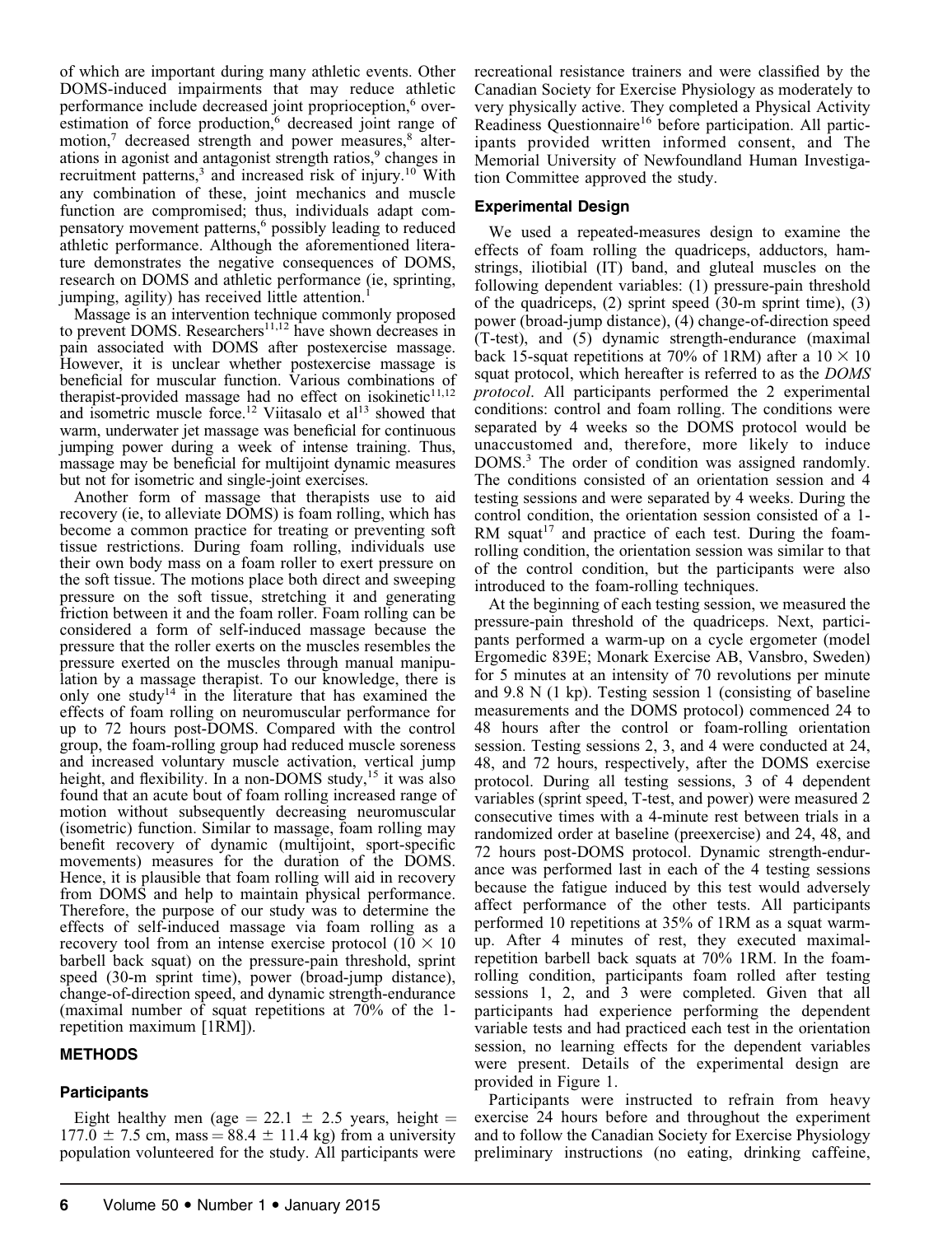

Figure 1. The experimental procedure. Measurements before and after the delayed-onset muscle soreness protocol consisted of pressure-pain threshold, sprint speed (30-m sprint time), power (broad-jump distance), change-of-direction speed, and dynamic strengthendurance (maximal squat repetitions with a 70% of 1-repetition maximum load).

smoking, or drinking alcohol for 2, 2, 2, or 6 hours, respectively) before each test session.

#### Exercise

The exercise protocol consisted of participants performing 10 sets of 10 repetitions of barbell back squats at 60% of their 1RMs to a predetermined depth (Figure 2). Squat technique was adopted from the National Strength and Conditioning Association.<sup>17</sup> The tempo for each repetition was a 4-second eccentric contraction, no pause, and a 1 second concentric contraction. Participants rested for 2 minutes between sets. Total squat time was 8 minutes, 20 seconds, and rest time was 18 minutes. We emphasized eccentric contractions because repetitive eccentric exercise has been shown to result in more DOMS than conventional weight training that emphasizes concentric contractions.<sup>3</sup>

#### Foam Rolling

Participants used a custom-made foam roller that was constructed of a hollow polyvinylchloride pipe that had a 10.16-cm outer diameter and 0.5-cm thickness and was surrounded by neoprene foam with a 1-cm thickness. They were instructed to begin with the foam roller at the most distal portion of the muscle. We instructed them to place as much body mass as tolerable on the foam roller at all times and to roll their body mass back and forth along the roller as smoothly as possible at a cadence of 50 beats per minute (ie, 1 rolling motion per 1.2 seconds). Foam rolling was performed for 45 seconds and followed by a 15-second rest. This was accomplished for each muscle group in each lower extremity and repeated once. Total foam-rolling time, including rest, was 20 minutes.

Foam rolling was performed directly after we recorded the test measurements in testing sessions 1 (DOMS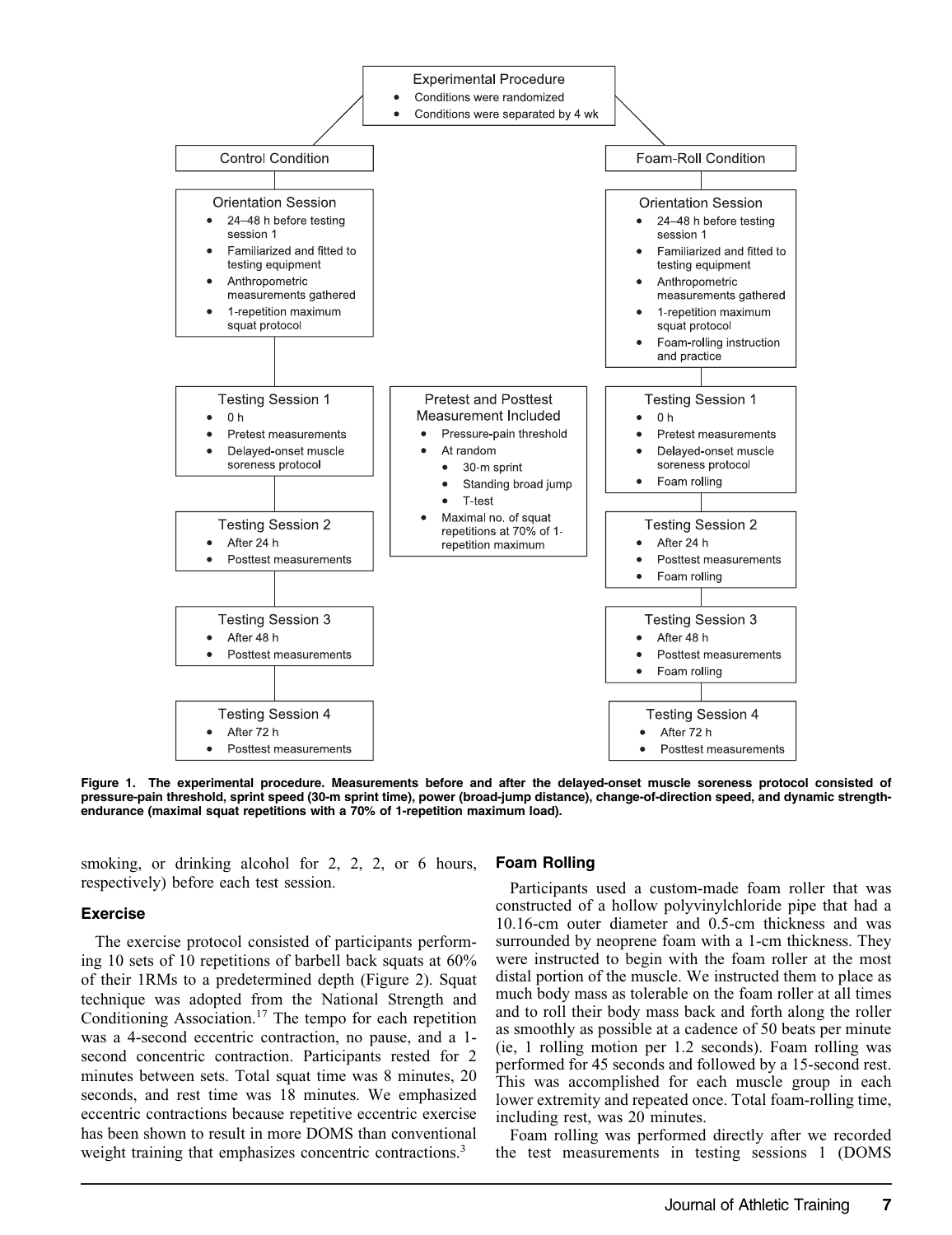

Figure 2. A participant demonstrates the depth achieved during all back squats. We stacked 5-cm spacers so that when the participants were at the end phase of the eccentric portion of the squat repetition, their femurs were parallel to the floor. Participants were required to touch the top of the stack during each squat repetition.

protocol), 2 (24 hours post-DOMS protocol), and 3 (48 hours post-DOMS protocol). Whereas DOMS was not immediately evident after testing session 1, we chose this time to foam roll because massage has been shown to enhance blood lactate removal and tissue healing.<sup>18</sup> Furthermore, participants foam rolled after testing sessions 2 and 3 because the intensity of DOMS increases within the first 24 hours and peaks around 48 hours postexercise.<sup>4</sup> We chose these time points because no empirical evidence recommending the most optimal duration and timing of postexercise foam rolling was available.

The foam-rolling technique for each muscle and the order in which each muscle was foam rolled follows.

Quadriceps. Starting in a prone position with the roller approximately 3 in (7.62 cm) inferior to the anteriorsuperior iliac spine, participants crossed 1 leg over the other (Figure 3A). They rolled down to a position superior to the patellar tendon and back using their elbows to guide movement.

Adductors. Starting in a prone position with the hip flexed and externally rotated, participants positioned themselves on the roller with the proximal portion of the adductor group just inferior to the inguinal area (Figure 3B). They rolled down to a position superior to the medial condyle and back by shifting their body mass from side to side.

Hamstrings. Starting just inferior to the gluteal fold with the hips unsupported, participants crossed 1 foot over the other (Figure 3C). Their body mass was supported and maneuvered by the hands, which were posterior to the body. They rolled from the starting position down to the superior portion of the popliteal fossa and back.

Iliotibial Band. Starting in a side-lying position just inferior to the greater trochanter, participants placed the free lower extremity anterior to the supported extremity (Figure 3D). They rolled down to just superior to the lateral condyle and back with the free foot guiding the movement.

Gluteals. Starting just inferior to the posterior portion of the iliac crest on the lateral portion of the gluteal region, participants crossed 1 foot over the opposite knee in a

figure-4 formation while supporting the body on 1 hand (Figure 3E). Using the support hand, they rolled down to a position superior to the gluteal fold and back.

#### Criterion Variables

Pressure-Pain Threshold. The pressure-pain threshold is used to assess muscle tenderness and is defined as the minimal amount of pressure that causes pain.<sup>19</sup> A higher pressure-pain threshold indicates a smaller amount of muscle tenderness. We measured the pressure-pain threshold for each participant's right quadriceps at the beginning of each exercise session, before any other testing. Participants were instructed to say ''yes'' at the instant they felt pain rather than pressure.

With the participant in a relaxed standing position, the probe of an algometer (model 01163; Layfayette Instrument Company, Lafayette, IN) with a  $1.0\text{-cm}^2$  stimulation area was placed into the midline of the right quadriceps midway between the iliac crest and the superior border of the patella. Force was gradually applied at a constant rate of 50 to 60 kPa/s until the participant indicated pain was present. Participants completed 3 trials with a 30-second interval between measurements, and data were recorded in kilograms per centimeters squared and converted to kilopascals (1 kg/cm<sup>2</sup> = 98.1 kPa). The mean of the 3 trials was used for analysis.

Sprint Speed. Participants performed a 30-m sprint on an indoor synthetic track. They completed 2 submaximal sprint trials of increasing intensity with a 4-minute break between trials. Next, 2 maximal sprint trials were completed with a 4-minute break between trials. During the break, participants pursued a semiactive recovery as they walked slowly back to the starting line. Light gates (Kinematic Measurement System; Fitness Technology, Skye, South Australia) were used to record the time of the sprint. Participants started 0.5 m behind the first gate in a controlled 3-point stance with the dominant foot slightly behind the nondominant foot. Lights were set at a height of 0.4 m above the ground. Participants were instructed to start and were encouraged to give maximal effort when they were ready. Time started when they crossed the first gate, eliminating cognitive reaction-time factors, and ended when they crossed the second gate, which was 30 m away from the first. The faster of the 2 trials was used for analysis.

Power. A standing broad jump was used to measure dynamic power. Participants were instructed to stand with their feet 1 shoulder-width apart, jump out as far as they could, and land in a controlled manner on 2 feet without taking a step to maintain balance. We measured the jump from the toes of the starting position to the closest heel of the landing position. Each participant completed 2 trials that were separated by 4 minutes of rest. The farthest of the 2 jump trials was used for analysis.

Change-of-Direction Speed. We used the standard Ttest to assess change-of-direction speed. The T-test was adopted from the National Strength and Conditioning Association.<sup>17</sup> Light gates also were used to record the  $T$ test time. Participants performed 1 submaximal trial of the T-test followed by a 4-minute break. Next, they performed 2 maximal trials with 4-minute rest periods between trials. Participants started 0.5 m behind the first gate in a 3-point stance, with the dominant foot slightly behind the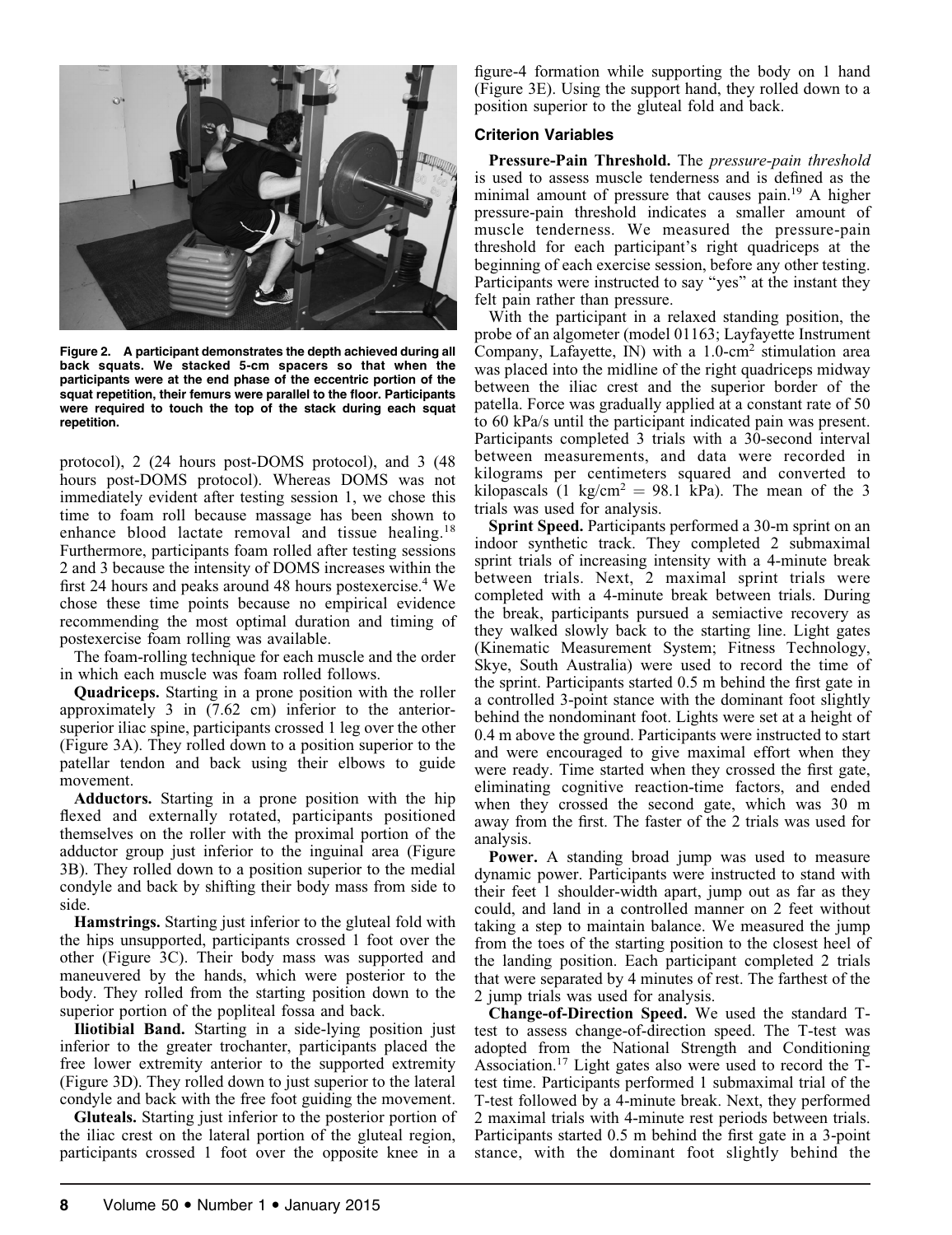

Figure 3. A participant demonstrates the 5 muscle groups foam rolled and the technique used for each muscle group. Foam rolling consisted of 45 seconds of rolling for each muscle in the left lower extremity, 15 seconds of rest, 45 seconds on the right lower extremity, and 15 seconds of rest for all muscles in the following order: A, quadriceps, B, adductors, C, hamstrings, D, iliotibial band, and E, gluteals. Total foam-rolling time was 20 minutes (15 minutes of rolling and 5 minutes of rest).

nondominant foot. Lights were set at a height of 0.4 m above the ground. Participants were instructed to start and encouraged to give maximal effort when they were ready. Time started when they crossed the first gate and ended when they crossed the same gate at the end of the test. The faster of the 2 trials was used for analysis.

Dynamic Strength-Endurance. Dynamic strengthendurance was measured with barbell back squats at 70% of the participant's 1RM for a maximal number of repetitions. Participants were instructed to perform 1 set of back squats at 35% of their 1RM for 10 repetitions to a predetermined depth. They then performed back-squat repetitions with a 1-second eccentric phase, with no pause at the bottom, and a 1-second concentric phase. Participants performed repetitions to concentric failure or until squat

technical criteria<sup>17</sup> were no longer maintained. Only 1 trial was completed due to fatiguing effects.

#### Data Analysis

For data analysis, we used magnitude-based inferences and precision of estimation.20 Performance measures were log transformed before analysis to reduce the nonuniformity of error. Magnitude-based inferences on the interaction effects in the mean changes between the intervention trials (control and foam rolling) were determined. The interaction effect of time and foam rolling was calculated from the mean difference between preexercise and each time point (preexercise to 24, 48, and 72 hours postexercise) for the control and foam-rolling trials. The 2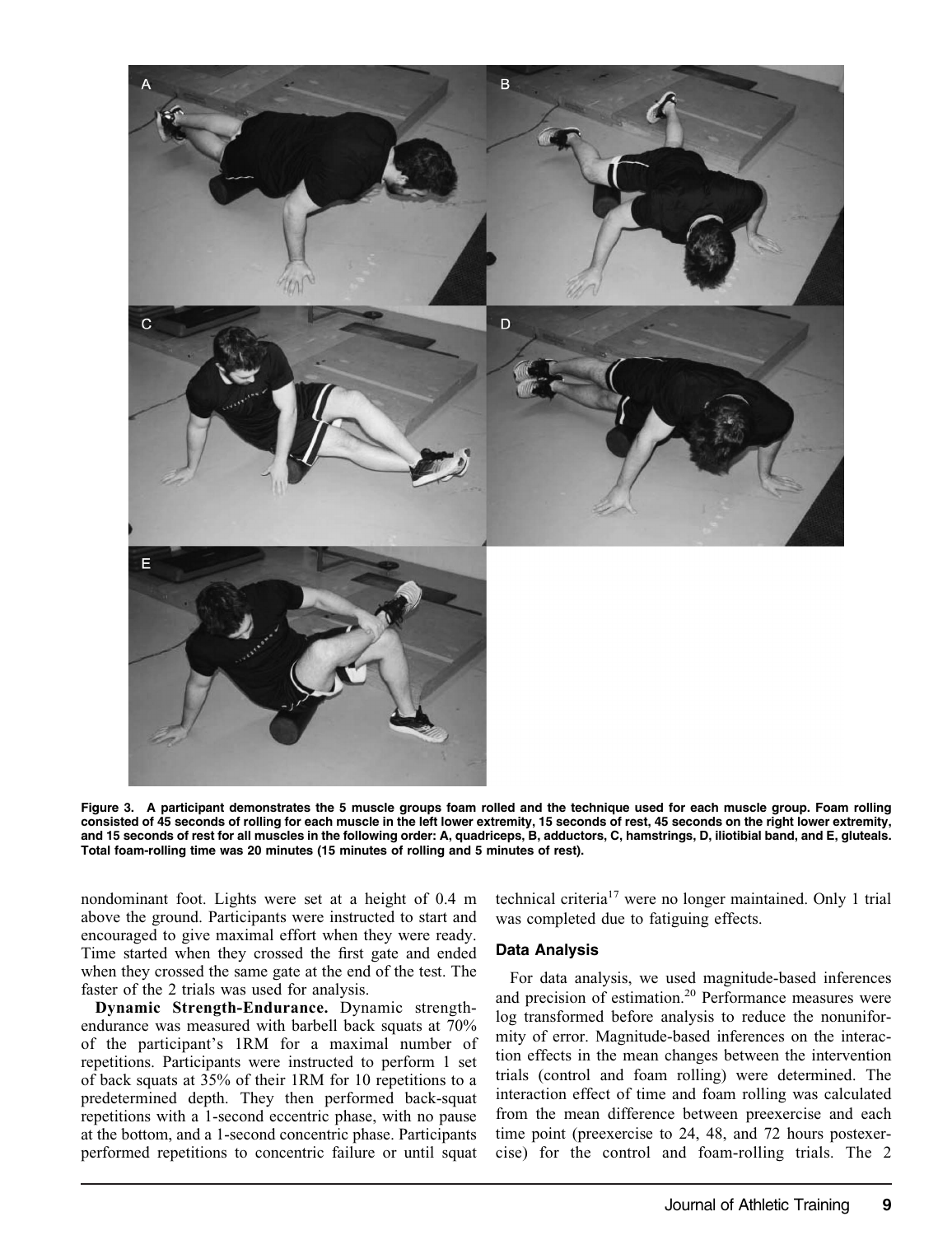|  | Table. Raw Data for All Dependent Variables Throughout the Experimental Conditions |  |  |
|--|------------------------------------------------------------------------------------|--|--|
|  |                                                                                    |  |  |

|                                | Time Point, h (Mean $\pm$ SD) |                     |                     |                     |  |  |
|--------------------------------|-------------------------------|---------------------|---------------------|---------------------|--|--|
|                                | <b>Before Delayed-Onset</b>   | 24                  | 48                  | 72                  |  |  |
| Test                           | <b>Muscle Soreness</b>        |                     |                     |                     |  |  |
| Foam roll                      |                               |                     |                     |                     |  |  |
| 1-Repetition maximum squat, kg | $145.41 \pm 31.50$            | NA.                 | NA.                 | NA                  |  |  |
| Pressure-pain threshold, kPa   | $940.78 \pm 215.82$           | $767.14 \pm 168.73$ | $758.31 \pm 240.35$ | $832.87 \pm 205.03$ |  |  |
| 30-m Sprint time, s            | $4.39 \pm 0.18$               | $4.49 \pm 0.20$     | $4.53 \pm 0.22$     | $4.44 \pm 0.17$     |  |  |
| Broad-jump distance, cm        | $226.75 \pm 28.36$            | $217.75 \pm 22.11$  | $219.00 \pm 21.97$  | $222.13 \pm 20.79$  |  |  |
| Change-of-direction speed, s   | $10.28 \pm 0.60$              | $10.62 \pm 0.62$    | $10.44 \pm 0.55$    | $10.41 \pm 0.62$    |  |  |
| Squat repetitions, No.         | $17.00 \pm 6.59$              | $13.88 \pm 6.90$    | $17.75 \pm 6.69$    | $17.38 \pm 8.07$    |  |  |
| Control                        |                               |                     |                     |                     |  |  |
| 1-Repetition maximum squat, kg | $142.58 \pm 33.73$            | <b>NA</b>           | <b>NA</b>           | NA                  |  |  |
| Pressure-pain threshold, kPa   | $934.90 \pm 247.21$           | 691.61 $\pm$ 190.31 | 650.4 $\pm$ 214.8   | $821.10 \pm 253.10$ |  |  |
| 30-m Sprint time, s            | $4.38 \pm 0.14$               | $4.54 \pm 0.17$     | $4.51 \pm 0.26$     | $4.51 \pm 0.22$     |  |  |
| Broad-jump distance, cm        | $233.88 \pm 26.91$            | $218.50 \pm 26.76$  | $215.00 \pm 32.02$  | $216.50 \pm 29.25$  |  |  |
| Change-of-direction speed, s   | $10.40 \pm 0.61$              | $10.63 \pm 0.43$    | $10.60 \pm 0.62$    | $10.58 \pm 0.52$    |  |  |
| Squat repetitions, No.         | $16.88 \pm 5.64$              | $13.50 \pm 7.05$    | $15.25 \pm 6.48$    | $16.63 \pm 7.87$    |  |  |
|                                |                               |                     |                     |                     |  |  |

Abbreviation: NA, not applicable.

differences then were subtracted to estimate the effect of foam rolling at each time point.

Qualitative descriptors of standardized effects were assessed using the following criteria: trivial  $(< 0.2$ ), small  $(0.2-0.5)$ , *moderate*  $(0.5-0.8)$ , and *large*  $(>0.8)$ .<sup>21</sup> Effects with 95% confidence limits (CLs) overlapping the thresholds for small positive and negative effects (exceeding 0.2 of the standard deviation on both sides of the null) were defined as unclear. Clear small or larger effect sizes were defined as *substantial*.<sup>22</sup> Precision of estimates is indicated with mean difference  $\pm$  95% CLs, which defines the range representing the uncertainty in the true value of the unknown population mean. All magnitude-based inference calculations were performed in Excel (version 2007; Microsoft Corporation, Redmond, WA).

#### RESULTS

All raw data (mean  $\pm$  SD) collected throughout the experimental conditions are presented in the Table.

#### Effect of DOMS on Pain

Magnitude-based inferences demonstrated that DOMS reduced the pressure-pain threshold. It was almost certain  $(>99\%$  likely) that a large decrease in quadriceps pressurepain threshold occurred 24 hours postexercise (245.25 kPa; 95% CL = 76.5, 410.1) and 48 hours postexercise (284.5) kPa; 95% CL  $= 87.3$ , 480.7), but only a small decrease occurred 72 hours postexercise (117.7 kPa; 95% CL  $=$  $-77.5$ , 305.1).

#### Effect of DOMS on Performance

Magnitude-based inferences demonstrated that DOMS negatively affected all subsequent performance measurements when no foam rolling was performed. The increased 30-m sprint time was almost certain to be substantial at all 3 time points ( $\geq$ 97% likely), increasing by a large amount at 24 hours  $(0.17 \text{ seconds}; 95\% \text{ CL} = 0.11, 0.22)$ , 48 hours  $(0.16$  seconds; 95% CL = 0.00, 0.33), and 72 hours  $(0.13)$ seconds,  $95\%$  CL = 0.04, 0.23) postexercise.

The reduction in broad-jump distance was almost certain  $(299\%$  likely), decreasing by a moderate amount at 24

hours (15 cm; 95% CL = 8, 22), 48 hours (19 cm; 95% CL  $= 8, 30$ , and 72 hours (17 cm; 95% CL  $= 10, 25$ ) postexercise.

The increase in change-of-direction speed time was also likely to be substantial  $($ >75% likely), increasing a small amount at 24 hours (0.23 seconds;  $95\%$  CL = -0.14, 0.60), a moderate amount at 48 hours (0.31 seconds; 95%  $CL =$  $-0.03$ ,  $0.65$ ), and a small amount at 72 hours  $(0.19$  seconds; 95% CL = 0.04, 0.42) postexercise.

A reduction in squat repetitions occurred at 24 hours postexercise (95% likely, 3.4 repetitions, moderate effect; 95% CL = 0.45, 6.3) but was unclear by 48 hours (69%) likely, 1.6 repetitions, small effect;  $95\%$  CL =  $-0.69$ , 3.94) and 72 hours (61% likely, 0.25 repetitions, trivial effect; 95% CL =  $-0.26$ , 3.1) postexercise.

#### Effect of Foam Rolling on DOMS

Foam rolling had a moderate effect on the decline in the pressure-pain threshold of the quadriceps at 24 hours postexercise (74% likely, 88.29 kPa; 95% CL =  $-120.66$ , 297.24) and a large effect at 48 hours postexercise (94% likely, 140.28; 95% CL =  $-7.95$ , 288.31), but it was unlikely (44% likely) to have a substantial effect at 72 hours postexercise (Figure 4A). That is, the quadriceps felt substantially better 24 and 48 hours after exercise with foam rolling.

### Effect of Foam Rolling on DOMS Protocol-Induced Decrements in Performance

We found that foam rolling had a moderate effect on the increase in sprint time at 24 hours (77% likely, 0.06 seconds; 95% CL =  $-0.07$ , 0.19) and at 72 hours (81%) likely, 0.08 seconds; 95% CL =  $-0.08$ , 0.24) postexercise (Figure 4B). That is, sprint time was substantially less affected at the 24- and 72-hour postexercise time points with foam rolling.

Foam rolling had a small effect on the decline in broadjump performance after exercise at 24 hours postexercise  $(72\%$  likely, 5 cm; 95% CL = -6.5, 16.5) but a large effect at 72 hours postexercise (86% likely, 11 cm; 95% CL  $=$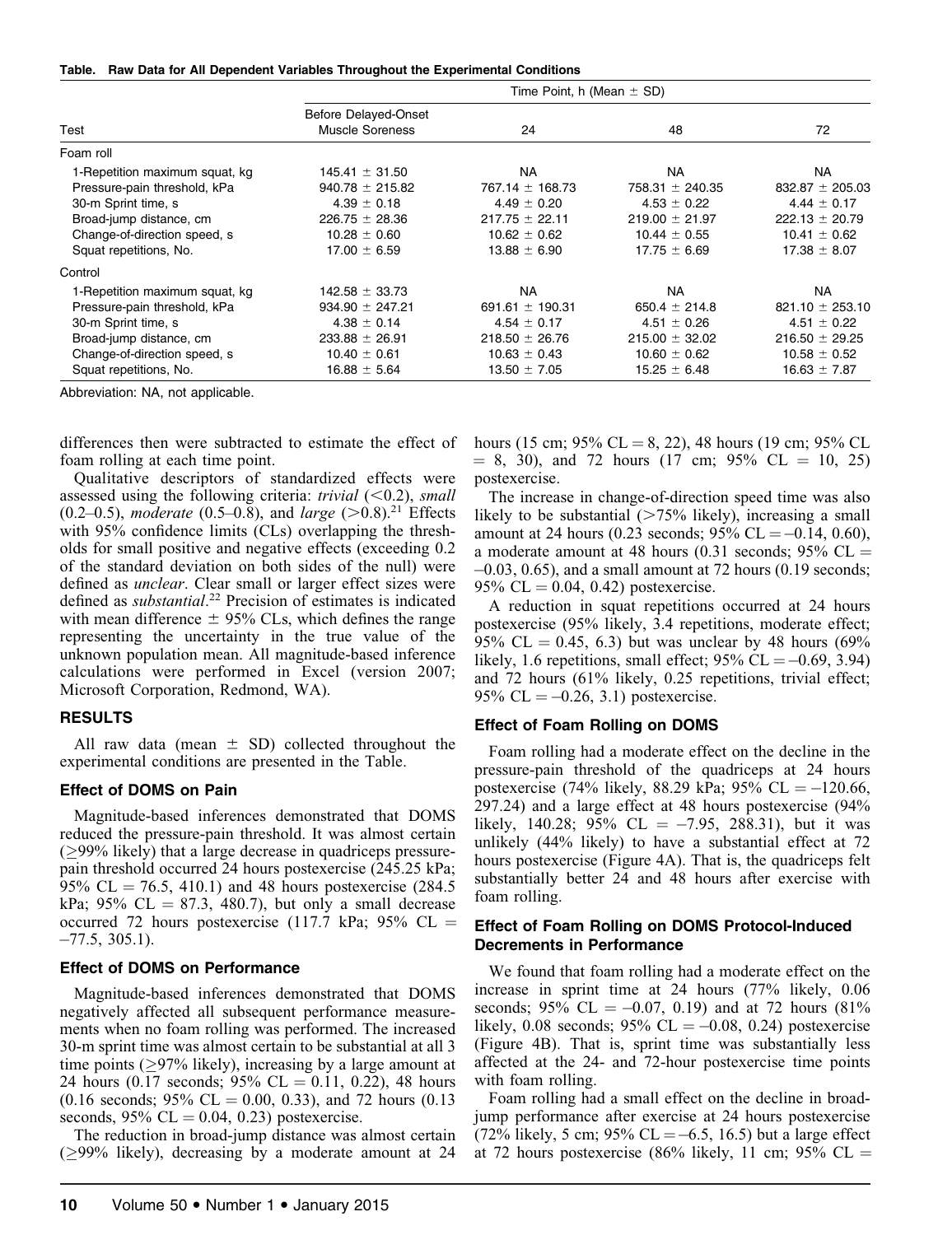

Figure 4. Magnitude-based inferences demonstrating the effect of foam rolling on A, muscle tenderness, B, sprint speed (30-m sprint time), C, power (broad-jump distance), and D, dynamic strength-endurance (maximal squat repetitions with a 70% of 1-repetition maximum load) after the delayed-onset muscle soreness (DOMS) protocol. Points represent the effect size (Cohen d) describing the interaction effect of foam rolling to control between each time point and pre-DOMS protocol. Error bars represent 95% confidence limits for the mean effect. A point in the shaded region represents a clinically trivial effect.

6.5, 28; Figure 4C). That is, the broad jump demonstrated less of a decline after foam rolling.

We found that the decrement in change-of-direction speed was unlikely to be affected by foam rolling by an amount greater than the smallest worthwhile change postexercise (all likelihood  $\leq 65\%$ ).

Foam rolling had a moderate effect on squat repetitions at 48 hours postexercise, with participants squatting 1.9 repetitions more (79% likely; 95% CL =  $-1.5$ , 5.3), but any effect of foam rolling on squat repetitions 24 hours and 72 hours postexercise was unlikely (all likelihoods  $\leq 55\%$ ; Figure 4D).

#### **DISCUSSION**

After intense bouts of exercise, many individuals use foam rolling to aid in recovery from muscular fatigue and soreness. We examined the use of foam rolling after a DOMS-inducing  $10 \times 10$  squat protocol. Our most important findings were that (1) the protocol was a very effective way to induce DOMS and substantially decreased performance measures and (2) foam rolling enhanced recovery from DOMS and reduced physical performance decrements after the DOMS protocol. More specifically, foam rolling resulted in increased pressure-pain threshold score, sprint speed, power, and dynamic strength-endurance at various time points after exercise compared with the control condition. Our results provide strong evidence that foam rolling can reduce DOMS and the associated decrements in performance.

Delayed-onset muscle soreness is characterized by variable amounts of muscle tenderness, stiffness, and pain that can fluctuate from slight muscle stiffness on palpation to severe debilitation of athletic performance.<sup>2,5</sup> The 10  $\times$ 10 squat protocol, which included 1-second concentric and 3-second eccentric contractions, promoted the development of severe DOMS and substantially decreased physical performance. Studies<sup>2,3,6,8,10–12,14,18,23,24</sup> emphasizing eccentric exercise have resulted in muscular pain along with decrements in performance. In our study, pressure-pain thresholds were decreased at all time points postexercise, indicating an increase in muscle tenderness. We also observed decrements in performance measures for all dependent variables throughout the 72 hours postexercise: sprint time increased 3.02% to 3.77%, power decreased 6.57% to 8.07%, change-of-direction speed increased 1.8% to 2.2%, and squat repetition number decreased 1.48% to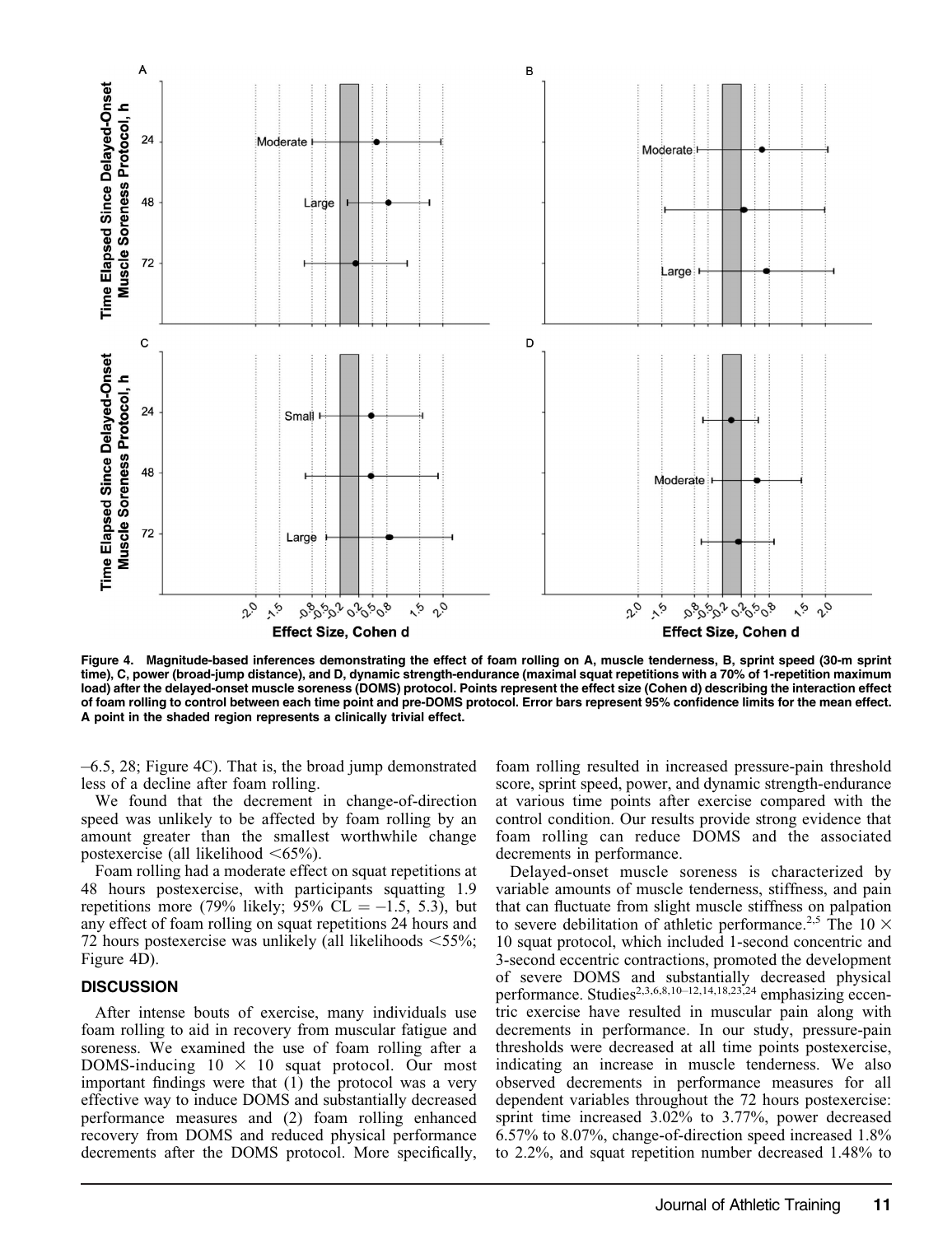20%. The reduction in performance may be due to a combination of several factors, including (1) physiologic damage to sarcomeres during intense exercise, such as tearing of Z-lines<sup>25</sup>; (2) a reduction in strength due to acute muscular fatigue<sup>26</sup>; (3) decreased range of motion; (4) increased inflammation; and (5) trepidation resulting from the pain of movement.<sup>27</sup> The exact mechanism responsible for the reduction in performance remains unclear.

The reductions in performance differed between the control and foam-rolling groups. Similar to the effect of postexercise massage, foam rolling appears to aid in the recovery of muscle tenderness associated with DOMS. Similar to other research, $14$  we found that a 20-minute foam-rolling session caused participants to experience substantially less muscle tenderness. Researchers have shown that massage may reduce the pain associated with DOMS. However, it is unclear whether massage is an effective treatment for improving muscular function after DOMS. A combination of effleurage, tapotement, and petrissage had no effect on isokinetic $11,12$  and isometric muscle force.<sup>12</sup> On the other hand, Viitasalo et al<sup>13</sup> showed that warm underwater jet massage caused less of a decrease in continuous jumping power and less of an increase in ground contact time during a week of intense physical training. Similarly, in our study, foam rolling was beneficial for the recovery of physical performance involving dynamic movements after exercise that induced DOMS. Perhaps isometric and isokinetic measures of single-joint muscle performance are unaffected by massage and foam rolling, whereas dynamic movements involving multiple joints, such as jumping, squatting, and sprinting, may benefit.14

Among the different dynamic performance measures in our study, a discrepancy seems to exist as to how foam rolling affected each variable. Foam rolling had a trivial effect on change-of-direction speed, likely because performing a T-test requires a large amount of motor control and coordination due to the complex interaction of multiple muscles producing multiple actions (eg, acceleration; deceleration; lateral, forward, and backward movement).<sup>28</sup> However, in contrast, foam rolling positively affected both sprint speed and power performances at 24 and 72 hours postexercise. These movements involve acceleration of the body in a single direction. Furthermore, these results are not surprising given that researchers have demonstrated very small correlations between T-test and jumping or sprinting performance,<sup>29</sup> whereas strong correlations have been reported between sprinting and various measures of jumping performance.<sup>30</sup> Regardless of whether the participants foam rolled, their total number of squat repetitions decreased similarly at 24 hours post-DOMS protocol. Squat repetitions returned to preexercise values by 48 hours postexercise during the foam-roll condition but not until 72 hours postexercise for the control condition. Whereas some substantial effects may have been missed due to our small number of participants, we observed a sufficient number of substantial effects to indicate that foam rolling is likely to be an effective DOMS recovery modality. Although some of the observed benefits we declare as likely have a possibility of clinically trivial or even harmful effects based on the magnitude of the 95% CLs, estimating clinical likelihoods requires a sufficiently substantial portion of the 95% CL to be greater than a trivial effect size. The likely

accelerated recovery of physical performance measures could be critical for athletes training or competing with short durations of rest.

Various postulated mechanisms may explain why foam rolling enhanced the recovery from muscle tenderness and associated dynamic performance measures throughout the 72 hours postexercise. The most common mechanisms are decreased edema, enhanced blood lactate removal, and enhanced tissue healing,<sup>17</sup> which are mainly due to the increase in muscular blood flow.31,32 Increased blood flow hinders the margination of neutrophils and reduces prostaglandin production, subsequently decreasing inflammation.<sup>24</sup> Massage-induced muscular blood flow also increases oxygen delivery, which encourages mitochondrial resynthesis of adenosine triphosphate and the active transport of calcium back into the sarcoplasmic reticulum.4 However, considering that the roles of lactate and adenosine triphosphate depletion in fatigue are widely disputed, these explanations seem unlikely. Regardless, the action of foam rolling, similar to massage, could increase muscular blood flow and result in an enhanced recovery from DOMS in other ways. For example, foam rolling may have a systemic biochemical effect.<sup>24,33</sup> Massage-related biochemical changes include (1) increased circulating neutrophil levels<sup>24</sup>; (2) smaller increases in postexercise plasma creatine kinase<sup>24</sup>; (3) activated mechanosensory sensors that signal transcription of COX7B and ND1, indicating that new mitochondria are being formed and presumably accelerating the healing of the muscle<sup>33</sup>; and (4) less active heat-shock proteins and immune cytokines, reflecting less cellular stress and inflammation.<sup>33</sup> These biochemical changes were due to massage that applied constant pressure to the muscle. Perhaps the constant pressure on the muscle from foam rolling resulted in biochemical changes similar to those reported earlier.

Foam rolling substantially reduced the negative effect of DOMS on dynamic movements, which incorporate power, strength, and endurance. The foam-rolling–induced enhancement of recovery after the exercise protocol may have been due to a reduction in reduced pain, increased voluntary activation,<sup>14</sup> and various other aforementioned mechanisms that were characterized by massage research. Given that only 2 studies support foam rolling as a recovery technique, it is unclear whether the foam-rolling prescription in our study optimized the duration, muscles, intensity, and number of sessions to achieve the best recovery. The time chosen for participants to foam roll was based on current clinical recommendations that 20 minutes of foam rolling is a substantial amount of time. Researchers should examine the frequency, intensity (amount of pressure placed on the foam roller), time (immediately postexercise versus other time points), and type (sweeping pressure versus undulations) of foam rolling that optimizes recovery after intense physical performance events.

# **CONCLUSIONS**

Athletes commonly must train or compete during consecutive days despite discomfort and pain they may have sustained from previous exercise. At times of severe DOMS, athletes can experience decrements in physical performance up to and beyond 72 hours postexercise. To combat the adverse effects of DOMS, a 20-minute bout of foam rolling on a high-density roller immediately postex-